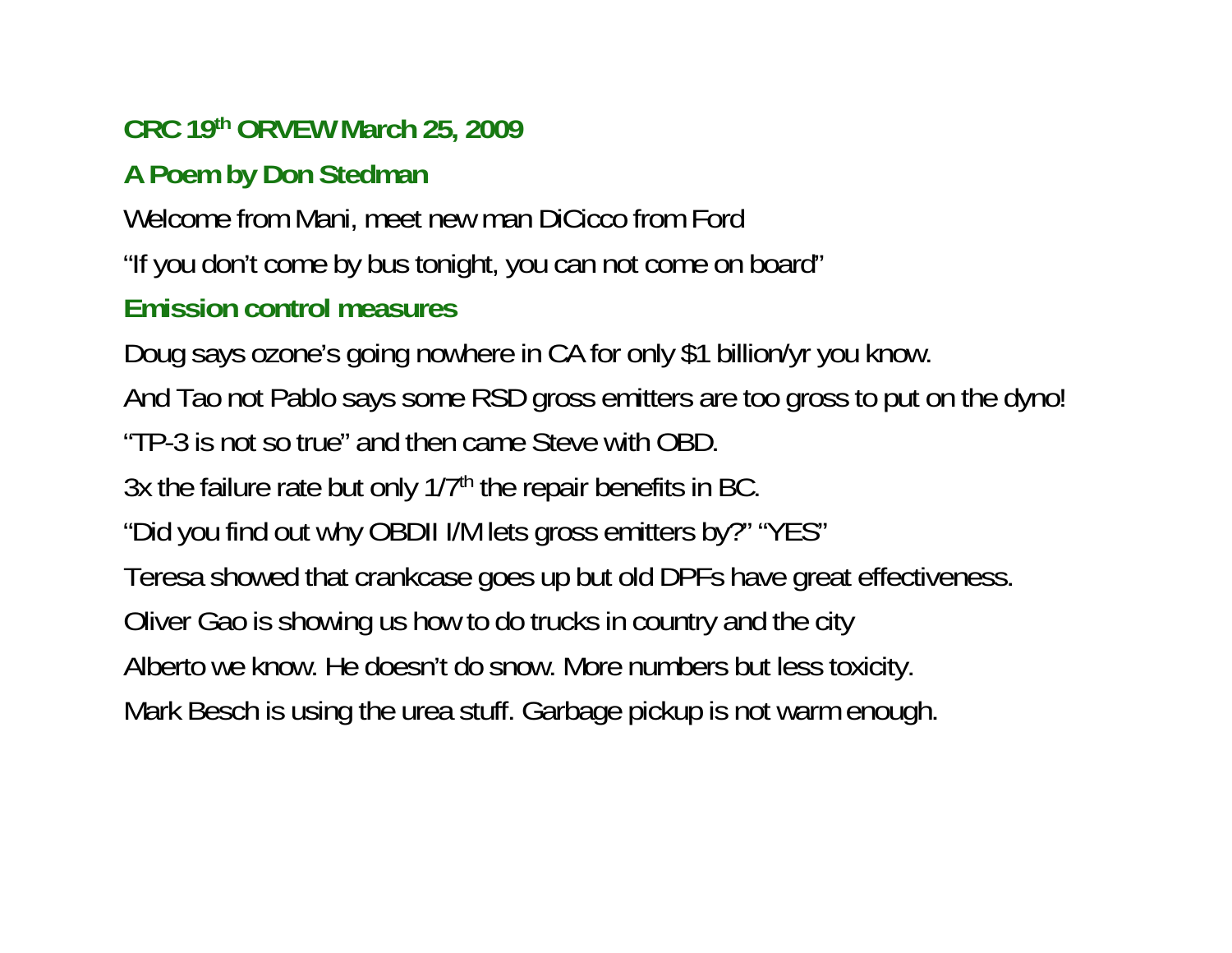## **Emission Trends and Modeling**

Tim's hoping for a Berkeley degree today BUT his results disagree with the EPA. Megan's MOVING an on-road trip BUT you can't use MOVES for your SIP. Mattingly's going to impact Dallas; closing drive-through banks. A fiscal bailout package for which Obama might give thanks. Seong Park's all electric cruise finds a few gross emitters. That's news? Legislation's coming soon. Needs a model to support it says Seungju Yoon.

## **Measurement Methods**

Nigel's getting older. Diffusion's giving him reduced maxima, fogging his NTE. Tim DeFries and his friends. "Beyond perhaps, RSD measures evaps." We see. Kent has a truck with CVS in the rear; add PEMS, easy it's not. His second shot has ammonia TDL. SCR MAKES NOx if you drive it real hot. Acronym Shade does BG-3 on NRTC with FTP and RMC. The bus engine from Tianjin smoked a lot said Kongjian Qin. "I've got a plug-in hybrid," says Chris Frey. Does he rhyme with day or die?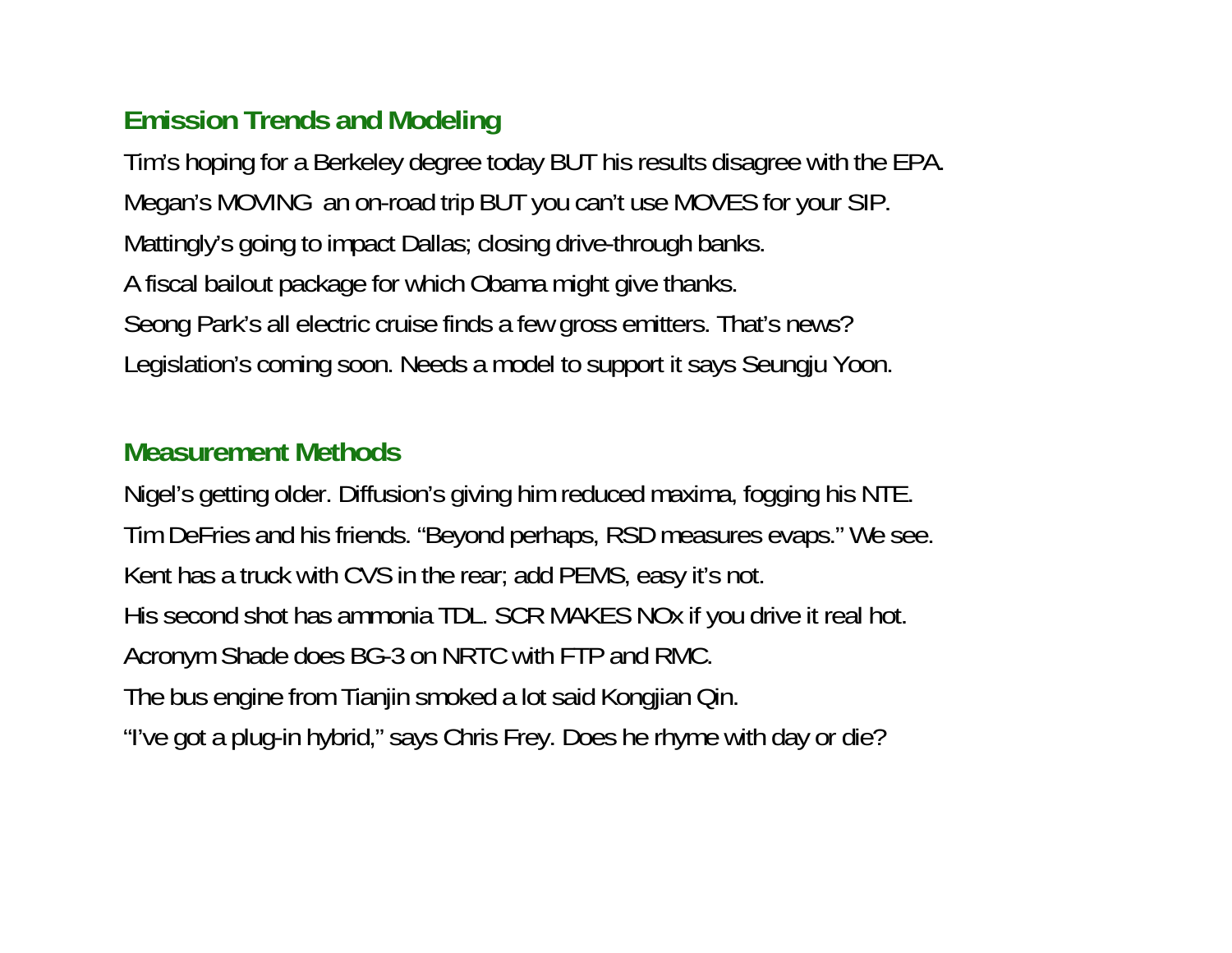#### **MIRAMAR**

Miramar was marvelous, heavy lift machines. Someone should explain to the caterer, behind the scenes, That we do not have appetites quite like the marines.

#### **Keynote**

Patterson's pushing products for his Mitsubishi bosses Regulators regulate regardless of potential losses.

## **Emission Rates and Inventory**

Gary gave on-road results from 5000 trucks at two LA places. Imad studied four engines on four cycles with his ACES. Maureen reports almost 1000 pollutants, covering all the bases. Carol Wong from Hong Kong, PEMS on minibuses with emissions strong. Connie's cooking cars in crates, some with induced leakage rates. The Truck and Bus Rule caused Todd Sax to create a model with new facts.Using RSD to find evaps! It's quite useful for tailpipes too, chaps!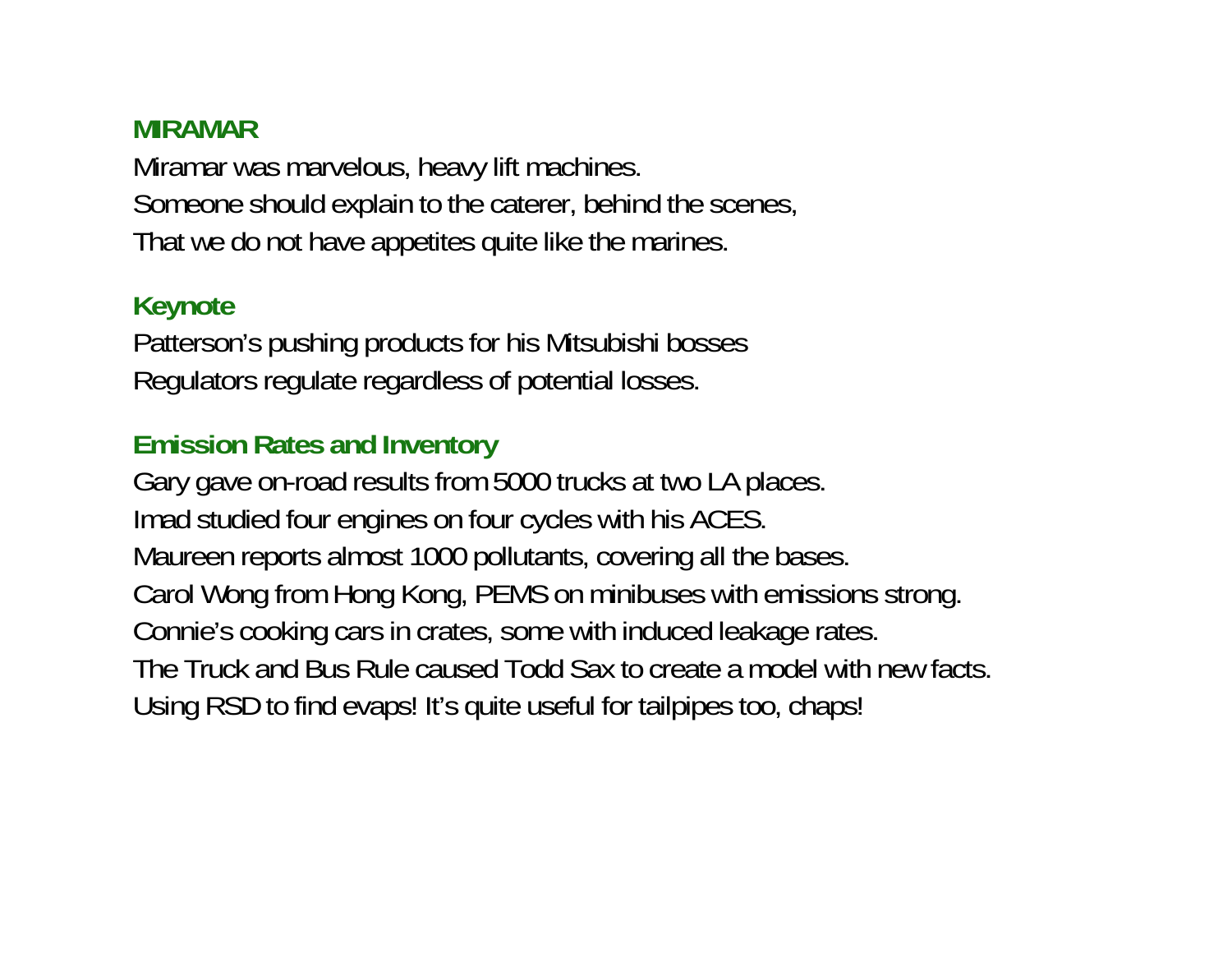# **Portable PM Measurement**

Ville has an ETaPS; works even better than he thought. For his "truth" young Ken has MEL and his PEMS works really swell. Sonntag's sniffing snowplows, groovy; real-time size-selected movie. Guidance will come soon from Carl; how to put the PEMS on your dozer. Tim's emissions vary from month to month even with a 47 degree enclosure. Matt Hall is setting up a stall. He'll sell you a gizmo with pleasure. But he doesn't really know exactly what it measure.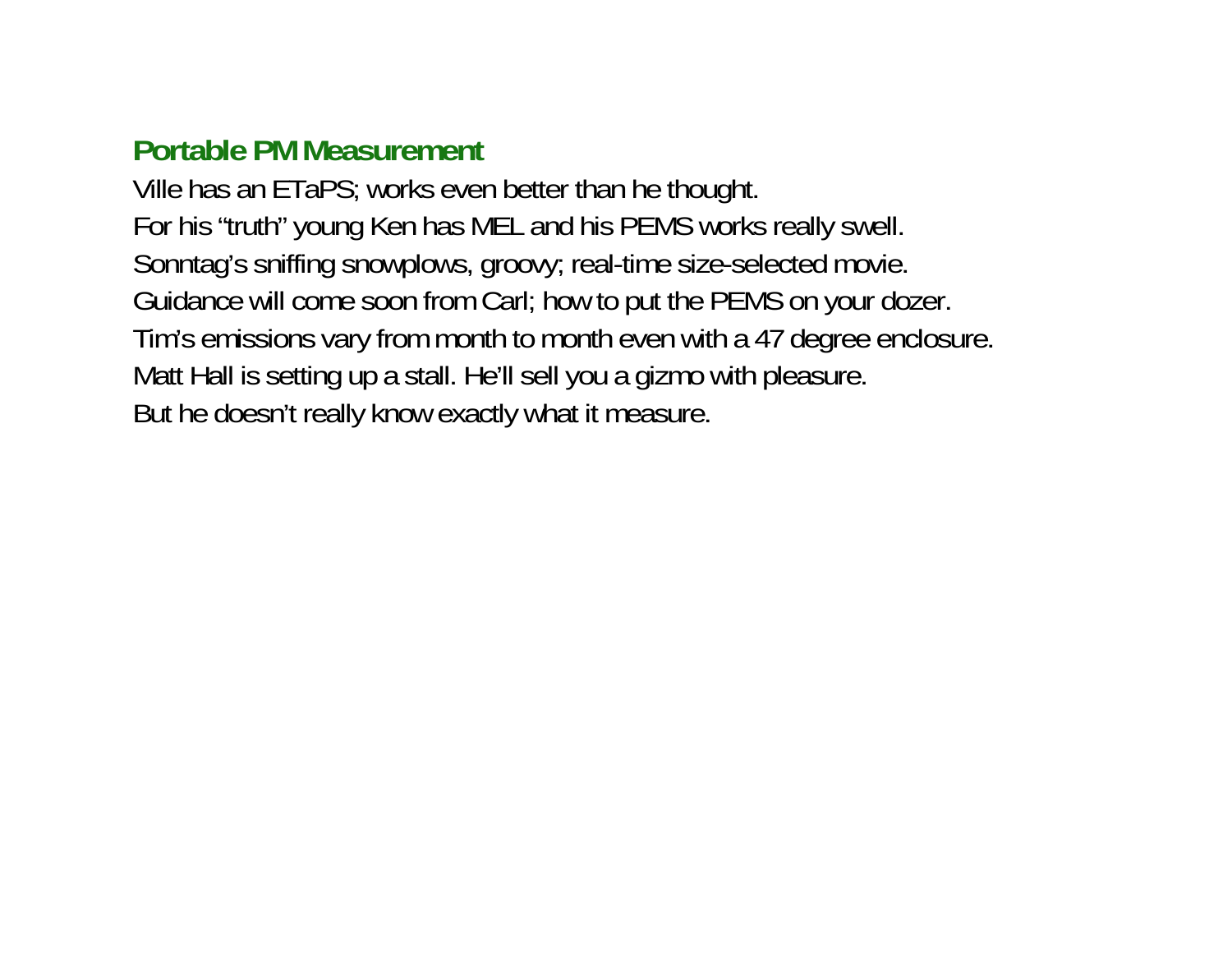# **Off Road**

Nigel wants SCR on tugs. 50% reductions he cannot miss. Looking at little, local locomotives; then up came Chris. Carl Fulper's great Q/A on PEMS with tiny error bars. Running on nostalgia. Olavi's unprofitable railroad cars. Doh-Won Lee has gritty grader movies which are not pretty. Varalakshmi has in mind a hybrid RTGC, While old equipment retrofits are recommended by Song Bai from UCD.

# **Particulate Matter Characterization**

Hasty Hector's on the real-time panel, workshopping with Matti Maricq. ARB had better ban smoking in cars. One smoker is about 1000 mg/mile at the peak. Michael G. is trying to reduce variability from run to run. Although most emissions come from the highly variable emitters under the sun. Jim is coming CLOSER. On-road high emitter varies more than 5x the low emitters' load. Dave dilutes with outside air. Perilously close to a remote sensing affair. Jacob Swanson's hot CRT emits nanoparticle sulfate above 380°C. Arvind's SCR for sure highly depends on temperature.